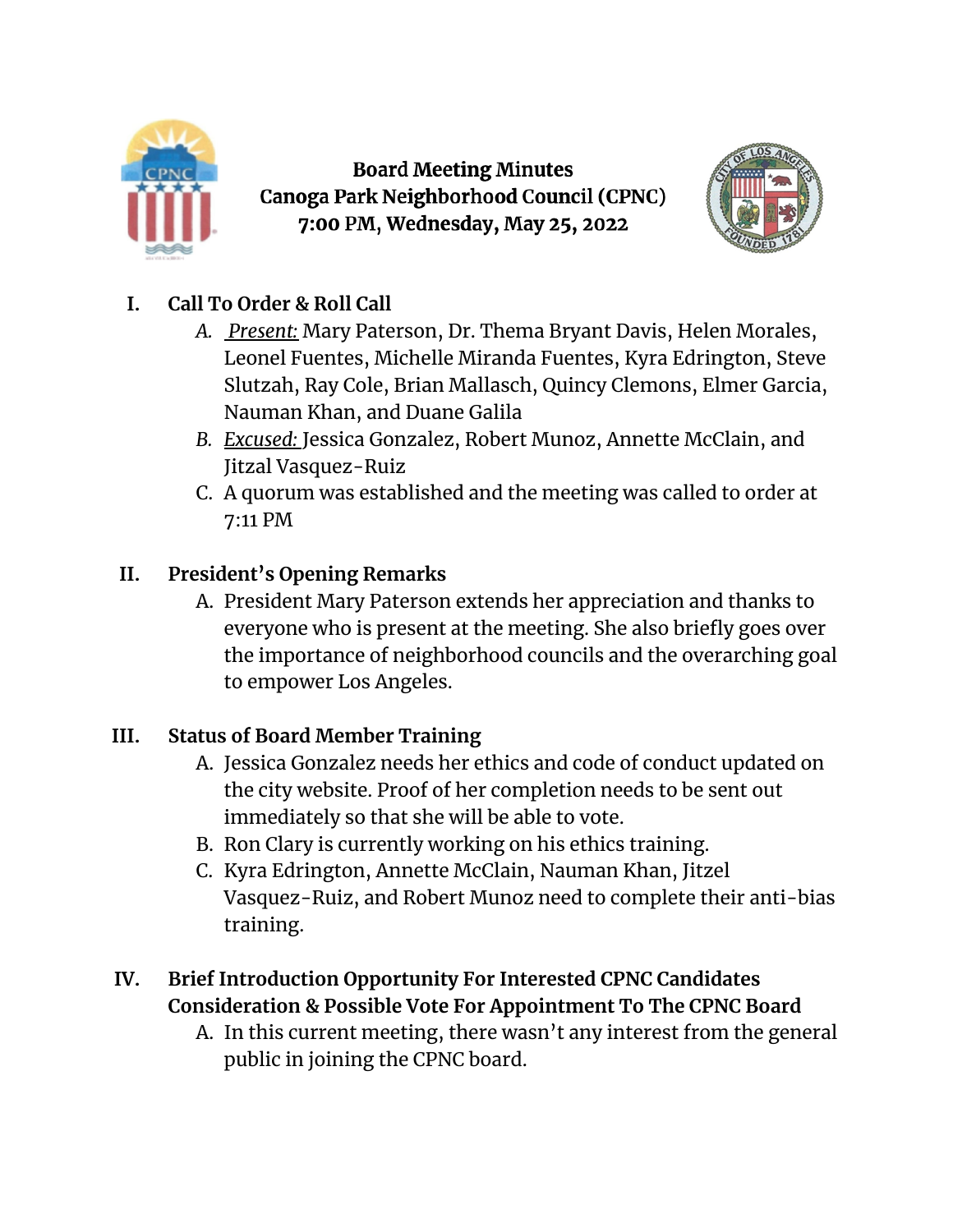## **V. Approval of the minutes of the CPNC March 23, 2022 Meeting**

A. Minutes were tabled for the next meeting.

## **VI. Government Reports (2-3 Minutes)**

- A. Alberto Vargas gives his report from Assembly Member Gabriel's office and discusses the future involvements that the office will continue to have with the community by way of in-person events.
- B. Blake Clayton expresses the importance of remaining safe from COVID-19. In addition, he also notes all of the six different voting spots that are available in Canoga Park.
- C. Tara Vahdani firstly acknowledges and expresses her condolences for the recent Texas mass elementary school shooting. She describes the recent actions that LAUSD is taking to protect their schools, along with congratulating a few accomplished students within the LAUSD sector for their scholastic achievements.
- D. SLO Duke Dao gives his crime report and details how aggravated and other forms of violent crimes have increased when compared to the incident statistics from 2021.
- E. Time Glick gives their report on June 12 at 5:00 PM at the Madrid Theater scheduled event. This event is looking to expand some student reflection art and primarily help artists who have been affected by homelessness.

## **VII. General Public Comment**

- A. Denise from the Boys and Girls Club notes the June 4 community brunch where parents are able to be introduced to the Boys and Girls Club Summer Program.
- B. Chris Rowe expresses her concerns about the approved NPG from last year and questions the validity of Robert Munoz's and Annette McClain's board member positions.
- C. Garry Fordyce expresses frustration with the lack of postings on the board minutes.

## **VIII. New Business**

*A. Approval of the Monthly Expenditure Report (MER) for March 2022*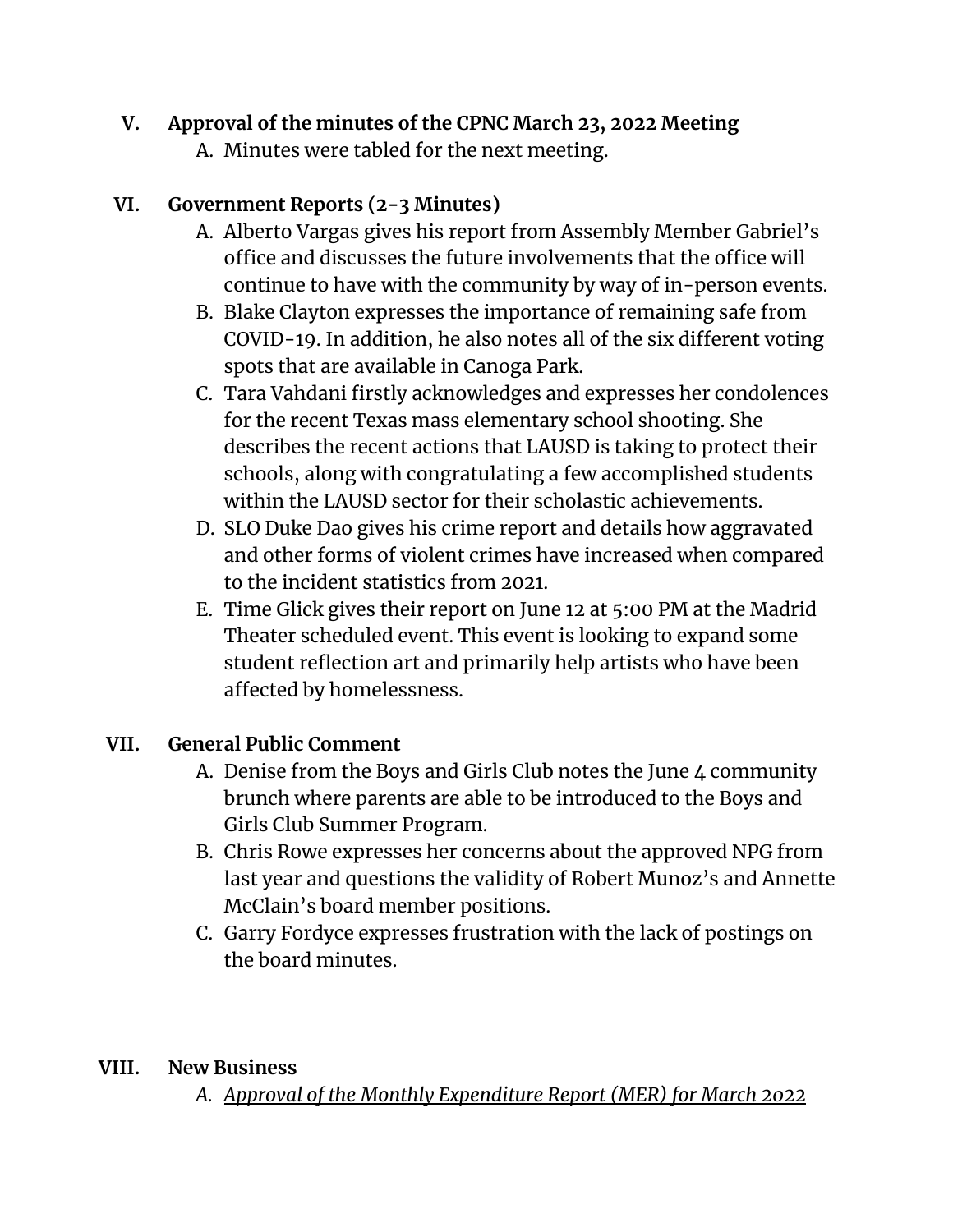- 1. Steve Slutzah makes a motion to approve the March 2022 MER. Dr. Thema made a second.
- 2. No discussion was made.
- 3. Roll Call Vote:
	- a) Yes: 11
	- b) No: 0
	- c) Ineligible: 2
	- d) Excused: 5
	- **e) Motion Passes**

#### *B. Approval of the Monthly Expenditure Report (MER) for April 2022*

- 1. Steve Slutzah makes a motion to approve the April 2022 MER. Dr. Thema made a second.
- 2. No discussion was made.
- 3. Roll Call Vote:
	- a) Yes: 11
	- b) No: 0
	- c) Ineligible: 2
	- d) Excused: 5
	- **e) Motion Passes**

## **Funding Motions:**

- **IX. DISCUSSION AND POSSIBLE MOTION to approve \$3,000.00 for a Neighborhood Purpose Grant (NPG) for Nueva Vision Community School Non-Profit NPG Application. Funds will be used to pay for instructors for free music programs in Canoga Park.**
	- A. Steve Slutzah gives a brief report on this motion because a presentation was unavailable as a result of their absence.
	- B. Dr. Thema moves that this motion passes. Ray Cole seconds.
	- C. Roll Call Vote:
		- 1. Yes: 12
		- 2. No: 0
		- 3. Ineligible: 2
		- 4. Excused: 4
		- **5. Motion Passes**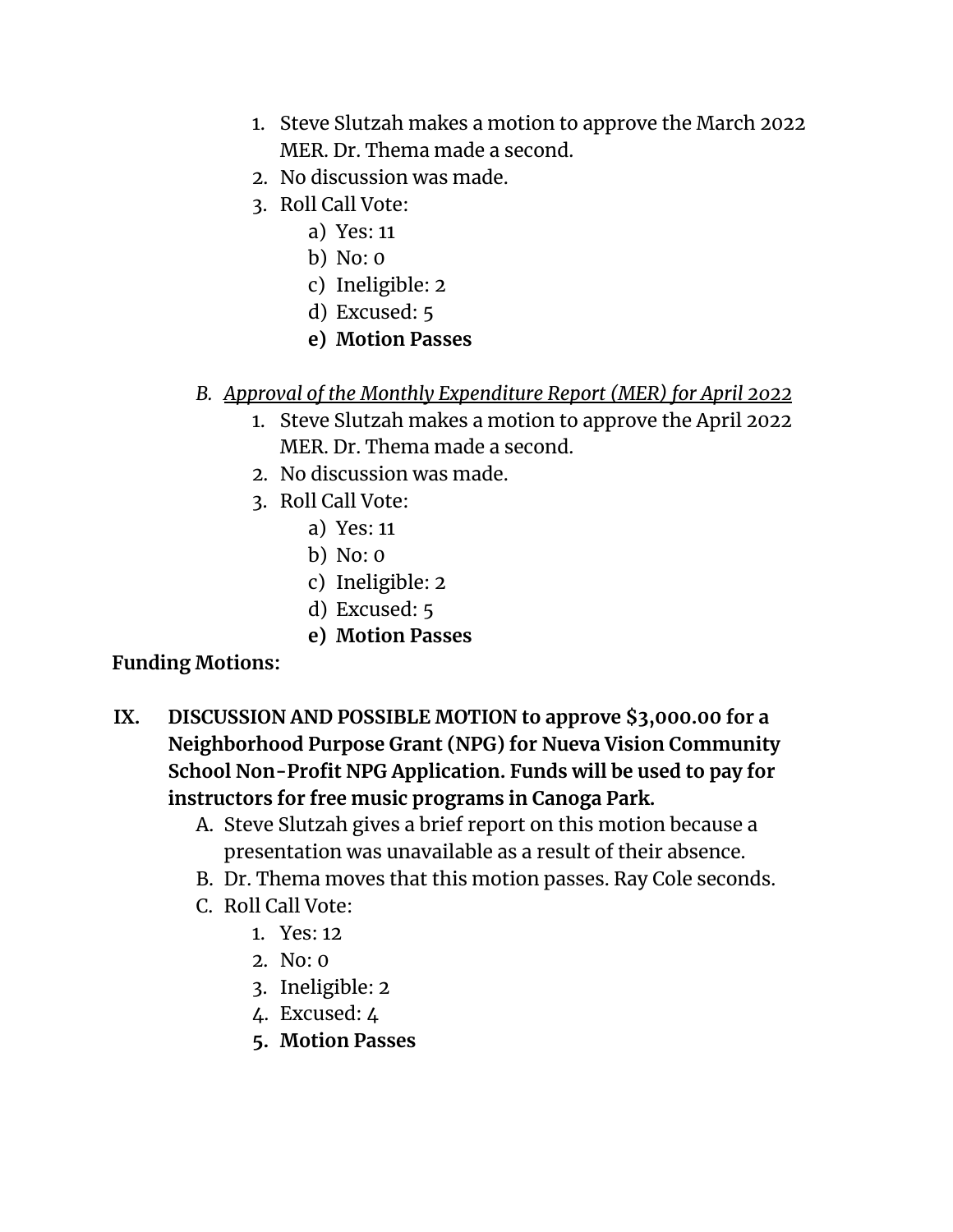- **X. DISCUSSION AND POSSIBLE MOTION to approve \$2,500.00 for a Neighborhood Purpose Grant (NPG) for Valley Cultural Center dba Valley Cultural Foundation Non-Profit NPG Application. Funds will support the Children's Performance Series beginning June 3.**
	- A. Joellen Ammann presents her plans for the children's performance, ranging from a puppet show event to 60 children receiving a book and having a tree planted in their name.
	- B. Ray Cole motions to approve the NPG and Quincy Clemons makes a second.
	- C. Roll Call Vote:
		- 1. Yes: 11
		- 2. No: 0
		- 3. Ineligible: 2
		- 4. Recused: 1
		- 5. Excused: 4
		- **6. Motion Passes**
- **XI. DISCUSSION AND POSSIBLE MOTION to Approve up to \$5,000.00 for outreach items such as Ads in the Valley Vantage Group Newspaper and La Opinion to promote the council and available board seats, shirts with cpnc logo for board members to wear when promoting the council at events and meetings; water with cpnc name, logo, and website; shopping bags with cpnc logo and website, name badges and cards for board members who use and need them and other outreach items**
	- A. Ray Cole firstly notes the low number of people who are currently in outreach, however, advertisements for the council are extremely important and therefore, this would be an incredibly positive investment.
	- B. Dr. Thema moved the motion and Kyra Edrington made a second.
	- C. A discussion was made with the general public and the board.
		- 1. Board agrees to edit the motion to "outreach items." A previous motion was withdrawn; the new motion states "motion to approve up to \$5,000 for outreach items."
		- 2. Steve Slutzah makes a motion to the amended motion and Ray Cole makes a second.
		- 3. General public comments were made.
		- 4. Roll Call: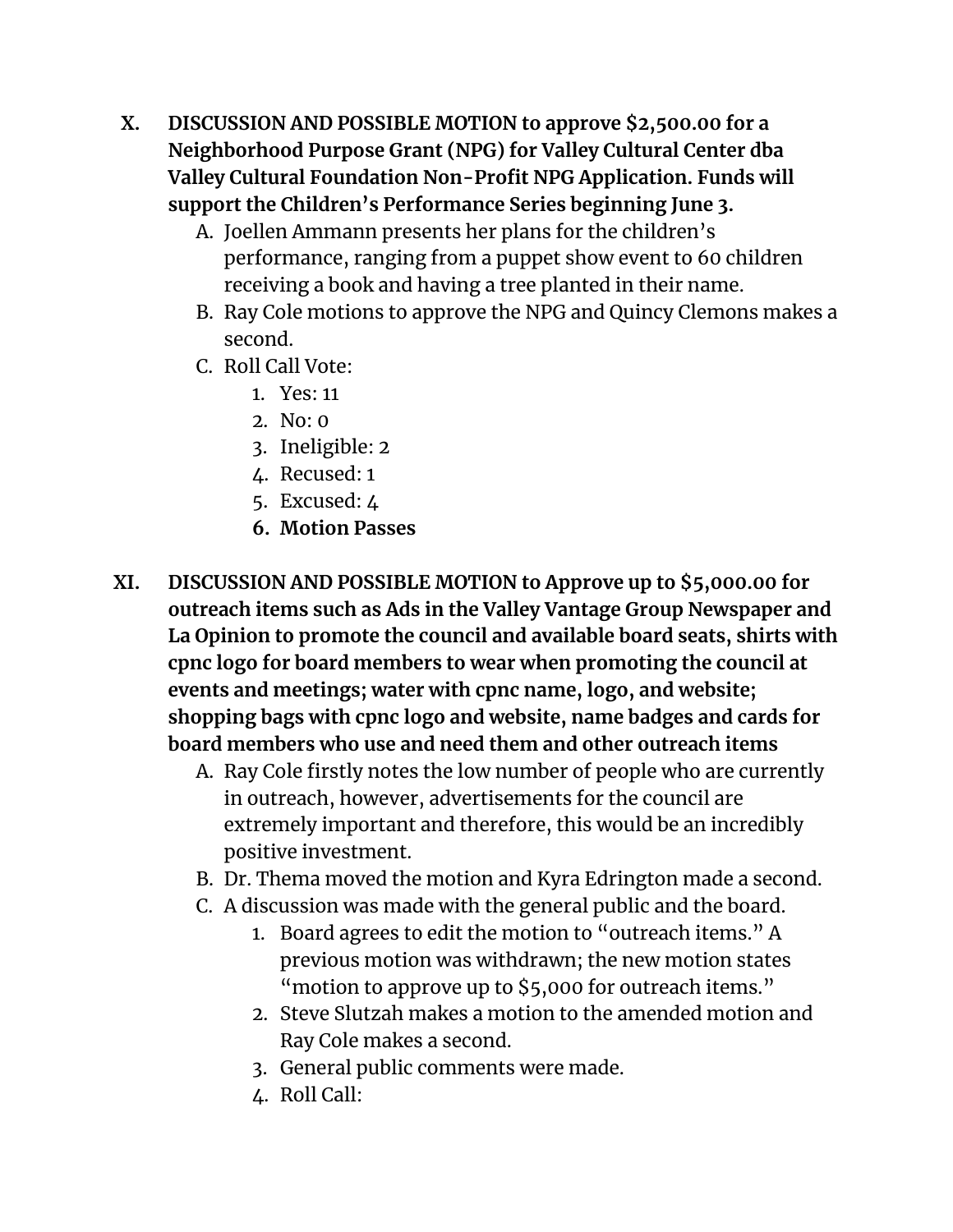- a) Yes: 12
- b) No: 0
- c) Ineligible: 2
- d) Excused: 4
- **e) Motion Passes**

#### **XII. ADMINISTRATION FUNDING MOTION to pay up to \$400 per year for two Zoom licenses at \$200 each**

- A. Steve Slutzah made a motion to move this payment. Dr. Thema makes a second
- B. Steve Slutzah made a motion to move the \$400 payment. Kyra Edrington made a second.
- C. Roll Call Vote:
	- 1. Yes: 12
	- 2. No: 0
	- 3. Ineligible: 2
	- 4. Excused: 4
	- **5. Motion Passes**

## **XIII. PRESENTATION, DISCUSSION, AND POSSIBLE ACTION regarding a request for a letter of support for Healthy Streets LA**

- A. Michael Schnider presents his presentation on Healthy Streets LA.
- B. Helen Morales makes a motion to write a letter of support. Dr. Thema seconds.
- C. Discussion between the board and the general public was held.
- D. Roll Call Vote:
	- 1. Yes: 10
	- 2. No: 1
	- 3. Ineligible: 1
	- 4. Excused: 4
	- **5. Motion Passes**

# **XIV. COMMITTEE REPORTS (aside from prearranged longer discussions please keep reports to 2 or 3 minutes).**

- A. a. By Law Committee update / mini-training
	- 1. Ronald Clary briefly explains the purposes of by-laws and standing rules.